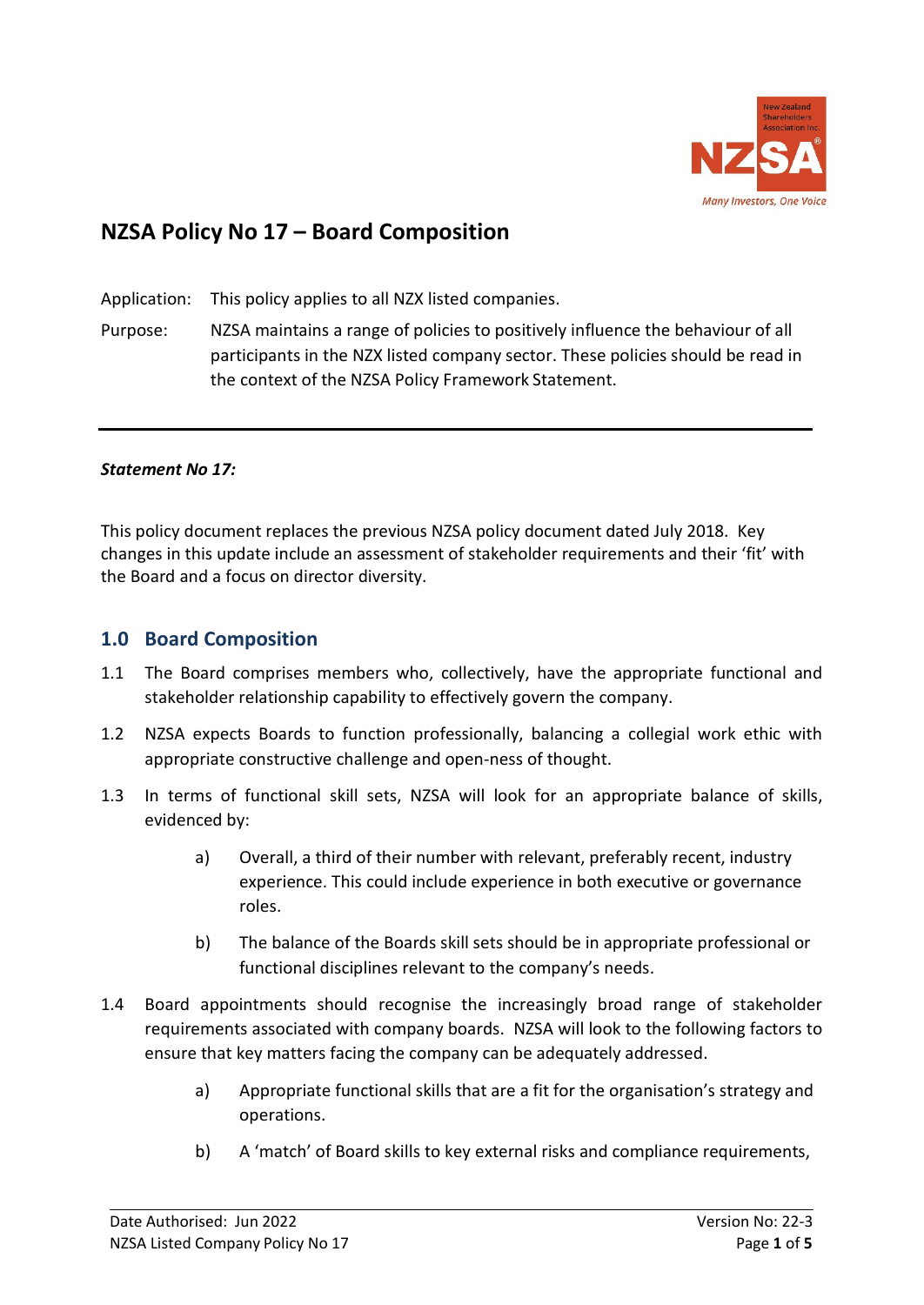including sustainability requirements.

- 1.5 NZSA will look for evidence of thought and/or social diversity on the Board, as defined by past experiences, social demography, gender, age and ethnicity, as a means of ensuring that the Board can meet an outcome of an effective governance culture.
- 1.6 All Board members should possess a sound understanding of governance principles, be able to read and understand financial statements and be aware of the legislation and regulation that governs Directors and companies.
- 1.7 NZSA expects Director skills to be evidenced to shareholders through the provision of a skills matrix that describes the critical skills required to govern the organisation and the ability of each individual director to fulfil those requirements. NZSA expects disclosure of individual (rather than collective) director skills to demonstrate how directors contribute to the governance of the company within the annual report.
- 1.8 For an NZX50 entity, NZSA would expect that director skill requirements and the extent to which they are fulfilled by existing directors are reviewed periodically; for example, at a time when the Board is working through a recruitment process for new directors.
- 1.9 NZSA expects that the presence of a Future Director should not disrupt the day-to-day business of the Board or restrict open conversation.
- 1.10 NZSA expects that a Nominations Committee will consider new Board Appointments. The CEO should not have undue influence over the Nominations Committee, evidenced by the voting structure expressed within the Board or Nominations Committee Charter.
- 1.11 We expect nominations for the Board to be supported by a thorough recruitment process. Where applicable, the Nominations Committee should be supported by independent advice from a suitable recruitment specialist.
- 1.12 As per NZSA Policy #6 (Independent Directors), NZSA expects a majority of independent directors on the Board, even if the company is majority-owned by a major shareholder.

# **2.0 Commentary**

- 2.1 The composition of a Board is perhaps the most significant factor in the success or failure of a company.
- 2.2 NZSA recognises that an appropriate level of Director Fees is important to ensure that a Board can attract and retain appropriate members.
- 2.3 NZSA believes that a board culture encouraging diversity of thought, the willingness of board members to constructively challenge each other and board members maintaining an open mind contributes significantly to long-term organisational performance.
- 2.4 NZSA encourages both social diversity within Boards and disclosure of key social diversity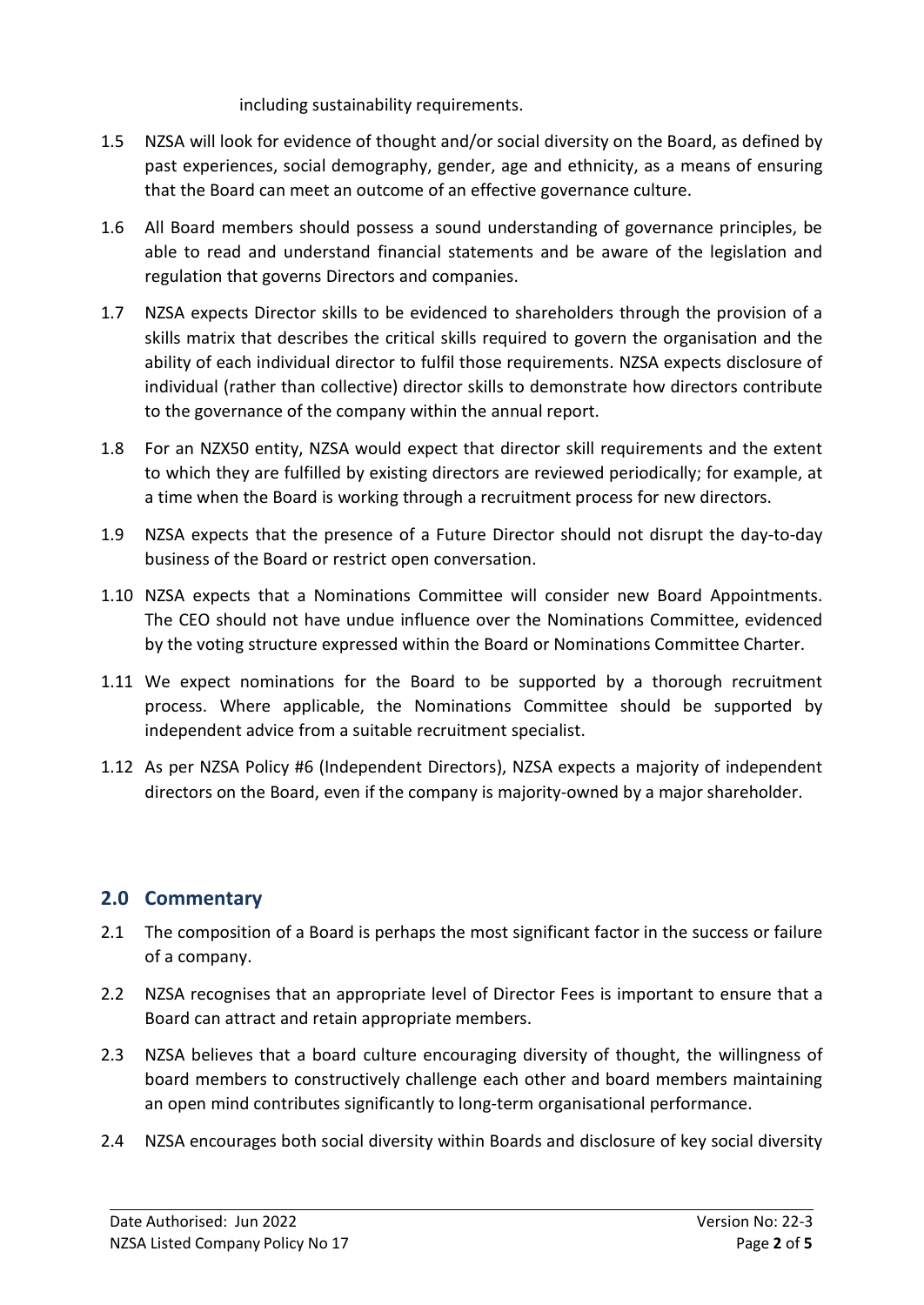measures, as this provides an *objective* approach towards understanding diversity around the board table.

- a) Regardless, NZSA believes that (collectively) the Board must maintain its ability to challenge itself and bring the appropriate skills required to govern the company to the Board table.
- b) NZSA believes that board diversity is an effective means to achieve this outcome.
- c) Notwithstanding that we will look for evidence of social diversity as per sections 1.5 and 1.7, NZSA believes that Directors should earn their place at the Board table through intellectual rigour, not by appointment on any other grounds.
- 2.5 We do not support a 'tokenism' approach to board diversity. We note that most academic commentators are supporters of diversity as a means to enable an organisation to better govern its strategy and risks, while noting that a 'token' appointment offers no value in improving organisational outcomes.
- 2.6 A Board needs to balance the need for a 'collegial culture' with the requirement for constructive challenge and discussion around the Board table, as reflected in the Institute of Directors '4 pillars' framework.
- 2.7 NZSA believes a dysfunctional Board will have difficulty making effective decisions.
- 2.8 NZSA is conscious of the same groups of individuals appearing on multiple company Boards.
	- a) While this may reflect appropriate skills and experience within a specific sector, we're also conscious of the perception of some investors that Board members simply 'pick from their network' for new appointments.
	- b) This highlights the critical role played by the Nominations Committee in the Board appointment process.
- 2.9 The role played by relevant industry experience in a similar business, whether based on governance or executive experience, is a critical factor in ensuring that the Board can effectively question the CEO or other executives in relation to proposals or business operations.
- 2.10 A Board that lacks the ability to be able to internally verify the information it is receiving from its CEO and senior management increases the risk of poor quality decision-making and governance.
- 2.11 NZSA is aware of differing opinions related to the disclosure of individual director skills. While we recognise that the governance of an entity is a collective effort, we note that shareholders in New Zealand vote for 'individuals' on a Board, rather than a board slate (as exists in some other jurisdictions). On this basis, NZSA feels that individual skills and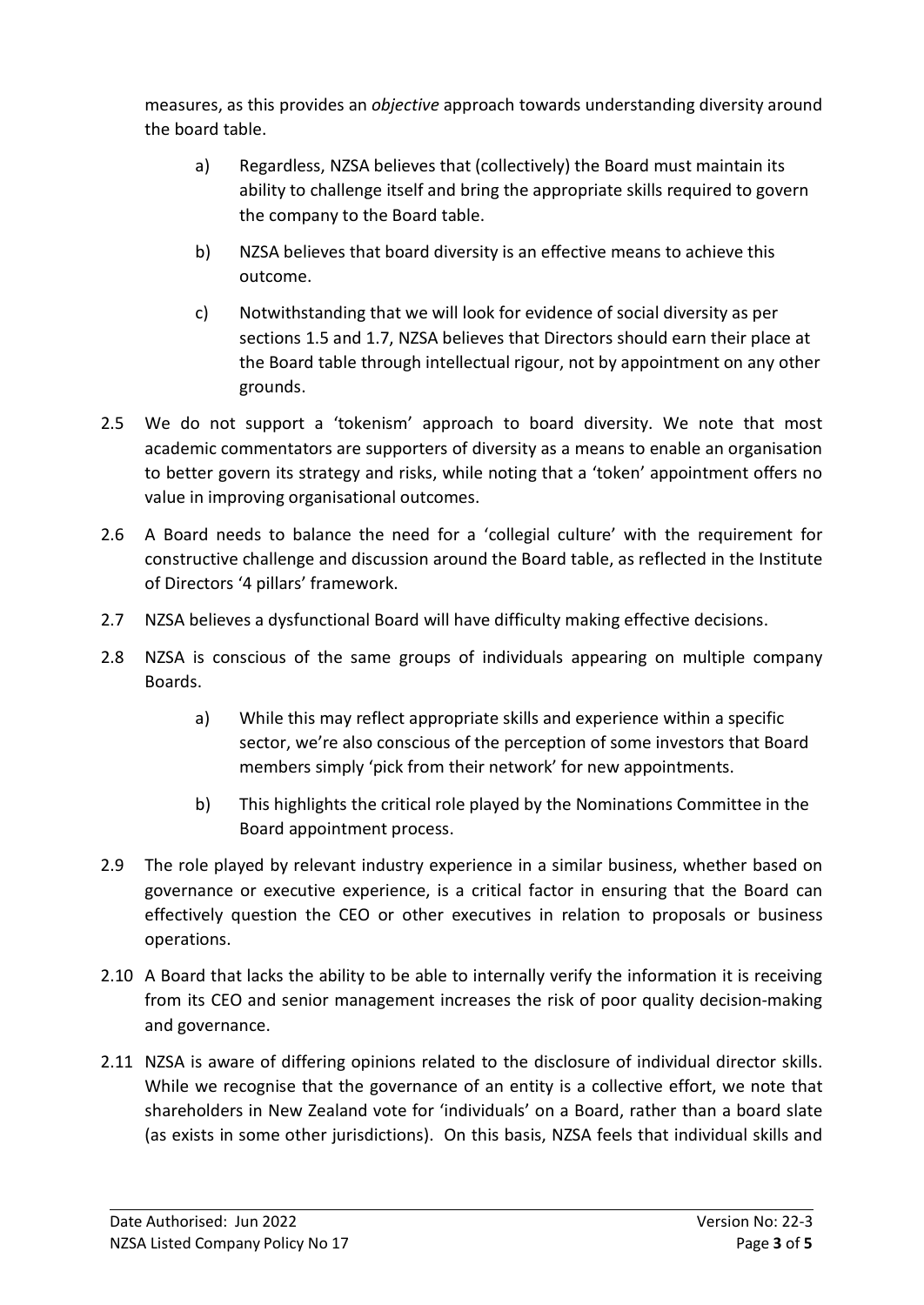their relationship to the company should be disclosed.

### **3.0 Key Regulatory Requirements**

3.1 NZX Listing Rules

#### **References**

Companies Act 1993

NZX Listing Rules

"When and Why Diversity Improves Your Board's Performance" *Harvard Business Review, March 2019*

# **Definitions**

The definition of 'Director Independence' is given in the NZX Listing rules under 2.13.3 (f).

# **Related Policies**

- 1 Director Fees
- 6 Independent Directors
- 7 Non-Executive Directors
- 14 Board Tenure
- 15 Future Directors